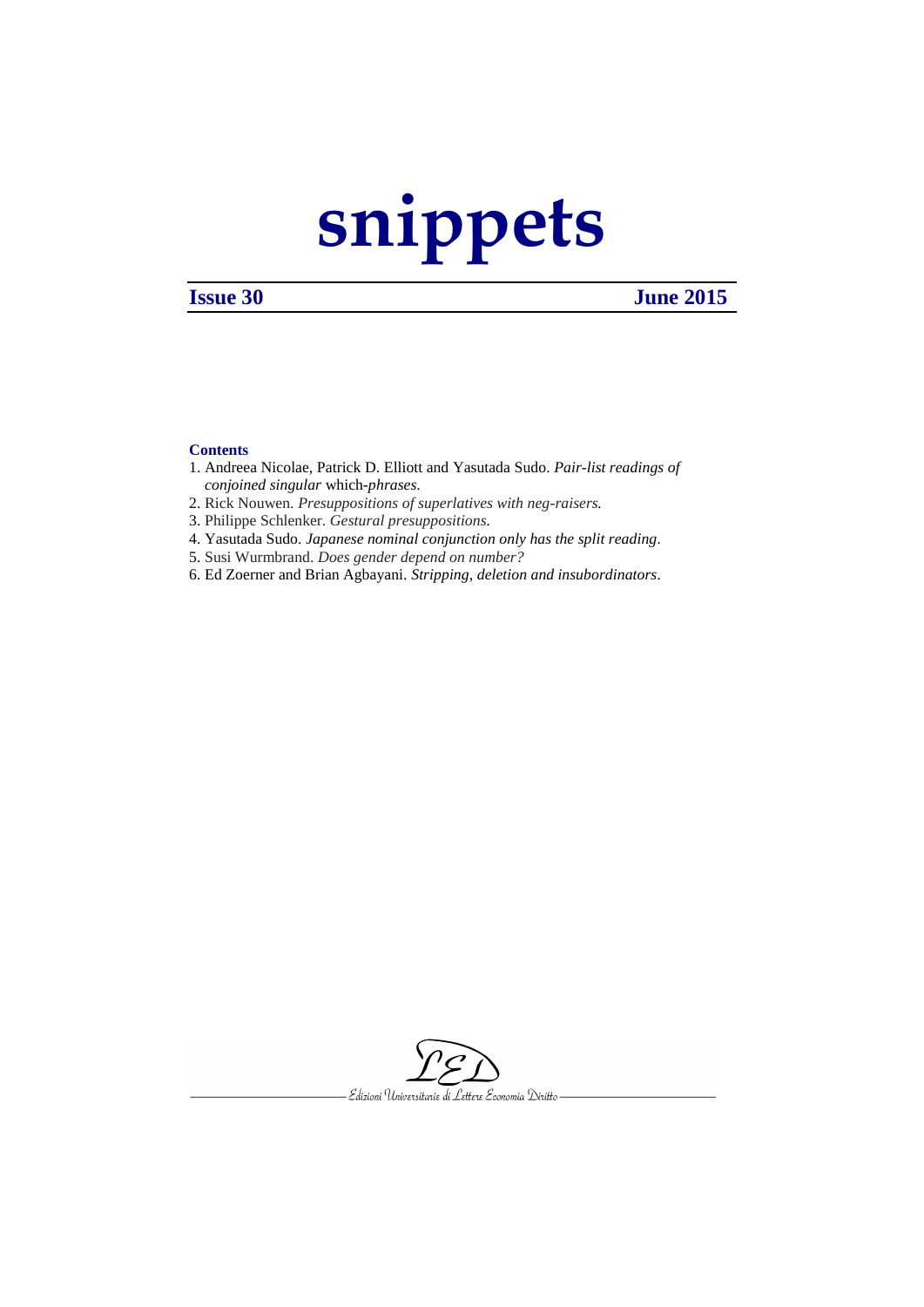### *Superlatives and presupposition.*

Superlatives come with presuppositions. The sentence in (1), for instance, presupposes that John is a linguist Peter knows.

(1) John is the tallest linguist Peter knows.

Standard theories analyse the superlative morphology -*est* in (1) as expressing a ternary relation between *John*, *tall* and a set of alternatives: *the set of linguists Peter knows*. The sentence is true if John is taller than everyone in the set of alternatives (minus John himself). It moreover presupposes that John is among these particular linguists. This is based on the following schematic interpretation (cf. Heim 1999):

- (2) *-est*  $(x)(P)(X)$  is true if and only if x is P-er than any other y in X
- (3) -*est*(x)(P)(X) presupposes that x has property X

*Modals in the set of alternatives.* 

Now consider:

- (4) The fastest you are allowed to drive is 100km/h.
- (5) The fastest you should drive is 100km/h.

There are two puzzling things about these examples: (i) they mean the same, despite the fact that the modals they include have different modal force and (ii) they have the same presupposition: both (4) and (5) indicate that 100km/h is a *permitted* speed. Crucially, (5) does not suggest that 100km/h is a speed you *should* drive at.

It is not unlikely that the explanation for the fact that  $(4)$  and  $(5)$  are synonymous should be sought in the fact that *should* is a neg-raising verb. Note first that (2) is equivalent to (6).

(6)  $-est(x)(P)(X)$  is true if and only if any y that is P-er than x is such that it is not the case that y is in X

If we now assume that the relative clause provides the set of alternatives, as in Howard 2013, then this yields the following sketch for an analysis of (4) and (5), where the scope of negation in (8) is lower than what is compositionally provided, in line with the neg-raising property of *should*.

- (7) 100km/h is such that any faster speed is a speed you are not allowed to drive
- (8) 100km/h is such that any faster speed is a speed you should not drive at